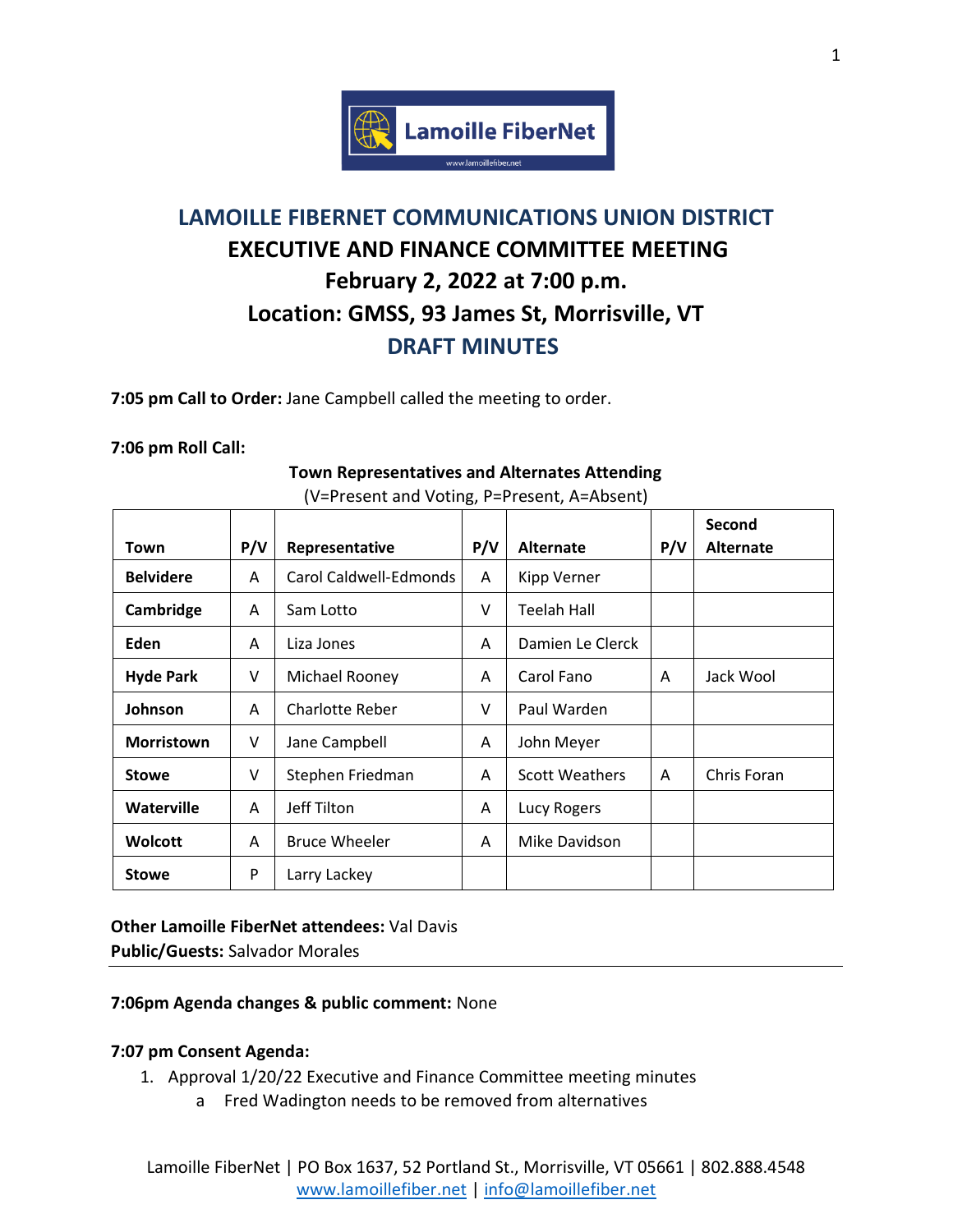- b Note that packet agenda differs from posted agenda: "Creating a Strategic Planning Task Force" was not in posted agenda
- c Pull out hiring of administrative assistant out of consent agenda
- 2. ED updates: Val will be preparing the audit RFP. There are no standard requirements for an audit, but by doing an audit it will benefit the CUD if the CUD needs to go to bond. VCBB said no audit is needed until CUD is operational. VEC sent an agreement concerning fiber storage.

Paul Warden moves to approve consent agenda, Stephen Friedman seconded. Unanimous in favor.

## **7:17 pm Policies needed:**

Val submitted two policies for review. Teelah Hall also presented policies to Val, that are used by other CUDs. Val would like the committee members to look at the two policies he has sent to members by Monday. If there is no response, then he will move forward with the policies. Jane Campbell recommends reaching out to Elijah from to see if it is easier to receive a policy from them.

**7:21 pm** Hiring grant administrator/office coordinator:

The governing board decided that the hiring of a permanent position should be pursued. The hourly wage will be capped at \$45/hr. Val included salary samples from Glassdoor that show the hourly wage is competitive with other positions. Val recommends \$35/hour for 20 hours a week. Jane notes that similar positions are offering \$50k-90k. The title of grant writer is the defining factor when it comes to salary increase. Paul notes that it can be useful to offer some sort of health plan benefit/monetary incentive if the potential hire asks. Jane says that the CUD policy states that part time employees need to work 30hr/week to qualify for health care incentives. Michael Rooney says that if a major part of the job is grant management/writer then paying at the lower end of the scale is a poor decision. Larry Lackey wants to make sure the duties of the position are correctly listed in order of most importance. Since the CUD will be pursuing government grants, they need a person who is detailed oriented and will be a more administrative support than creative when applying for grants. Jane Campbell brings up if the position will be exempt/nonexempt. She suggests calling department of labor to get the classification right. Larry Lackey would like under experience required; grant reporting/administration experience be added\* check this. The position would be hybrid and work schedule could be 4 hours, 5 days a week. Val stated that the CUD will offer \$35/hour and go off what that applicant wants. Jane recommends that a chart be made that breaks down how applicants/workers can earn more per hour. Val will make the changes of the job description based off the comments made. Once the job description is approved, Val will post it. An amendment of the budget will be needed\*. Val will be removing social media, remove the health insurance, deemphasize the grant writing, advertise at \$35-40/hour. Paul Warden motioned to approve; Stephen Friedman seconded. All in favor.